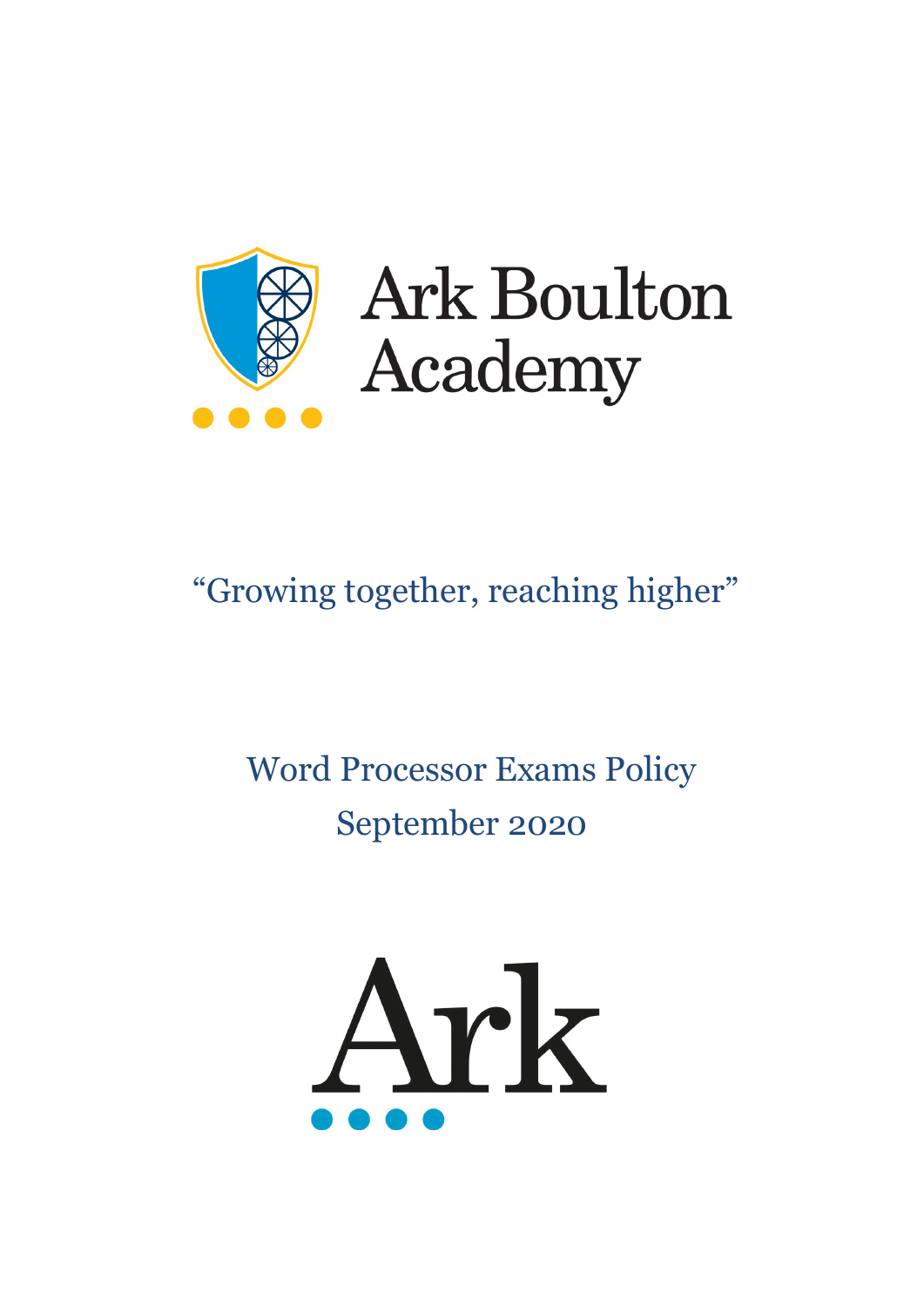# Information

# **Named personnel with designated responsibility for policy**

| Academic<br>vear | Designated Senior<br>person | <b>Deputy</b><br>Designated<br>Senior person | Nominate<br>Governor | Chair of<br>Governors |
|------------------|-----------------------------|----------------------------------------------|----------------------|-----------------------|
| 2019/20          | Daniel Richards             | Farzana Ahmed                                |                      |                       |

#### **Policy review dates**

| <b>Review Date</b> | Changes made | By whom         |
|--------------------|--------------|-----------------|
| December           | Updated      | Daniel Richards |
| 2020               |              |                 |

# **Key Staff involved in this policy**

| Role                                       | Name(s)           |  |
|--------------------------------------------|-------------------|--|
| Head of Centre                             | Daniel Richards   |  |
| Exams officer line manager (senior leader) | Farzana Ahmed     |  |
| Exams officer                              | Qudsiyyah Qureshi |  |
| It Manager                                 | Manir Hussain     |  |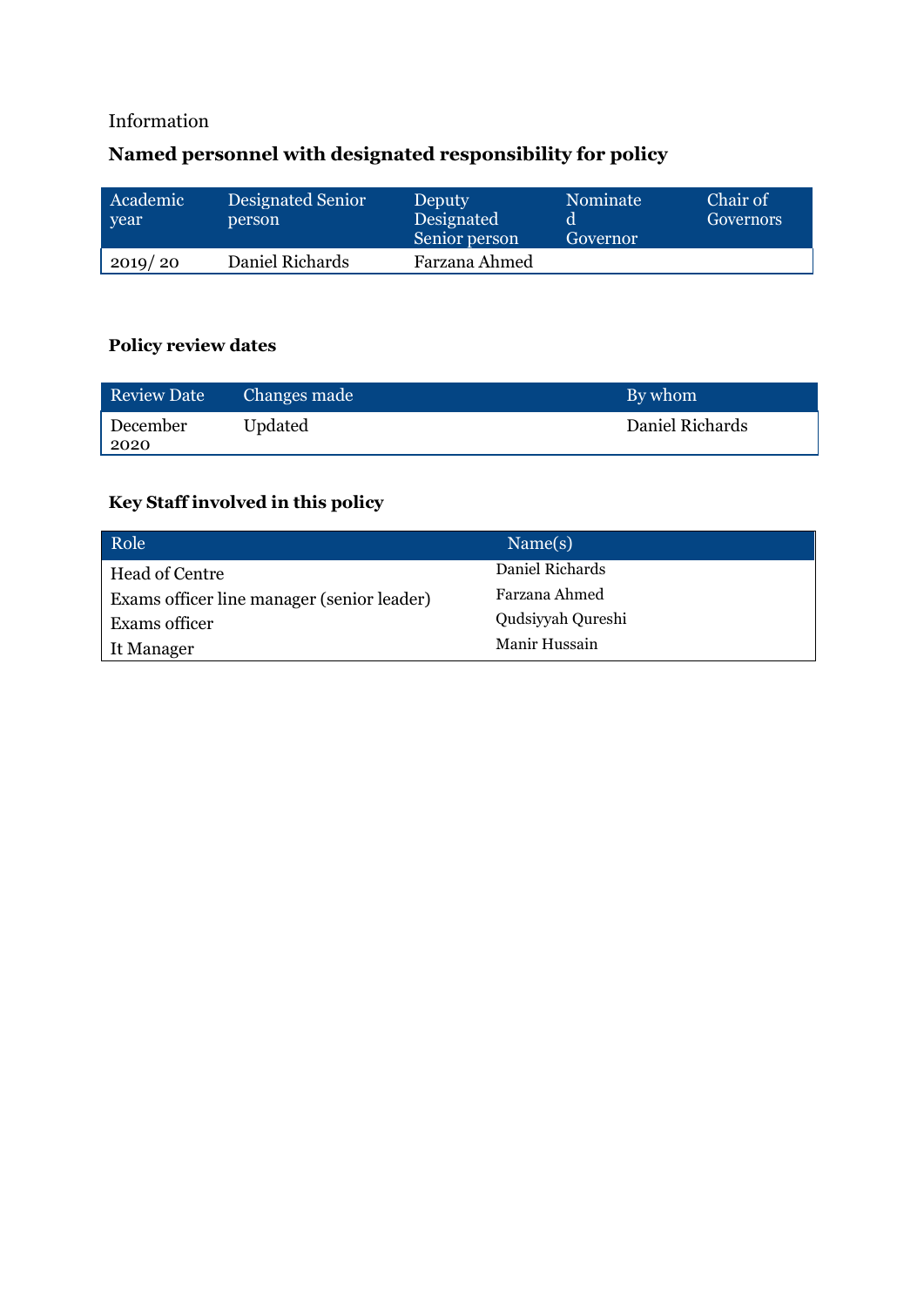#### **Contents**

| Key staff involved in awarding and allocating word processors for exams <b>Error! Bookmark not</b><br>defined. |  |
|----------------------------------------------------------------------------------------------------------------|--|
|                                                                                                                |  |
|                                                                                                                |  |
|                                                                                                                |  |
|                                                                                                                |  |
|                                                                                                                |  |
|                                                                                                                |  |
|                                                                                                                |  |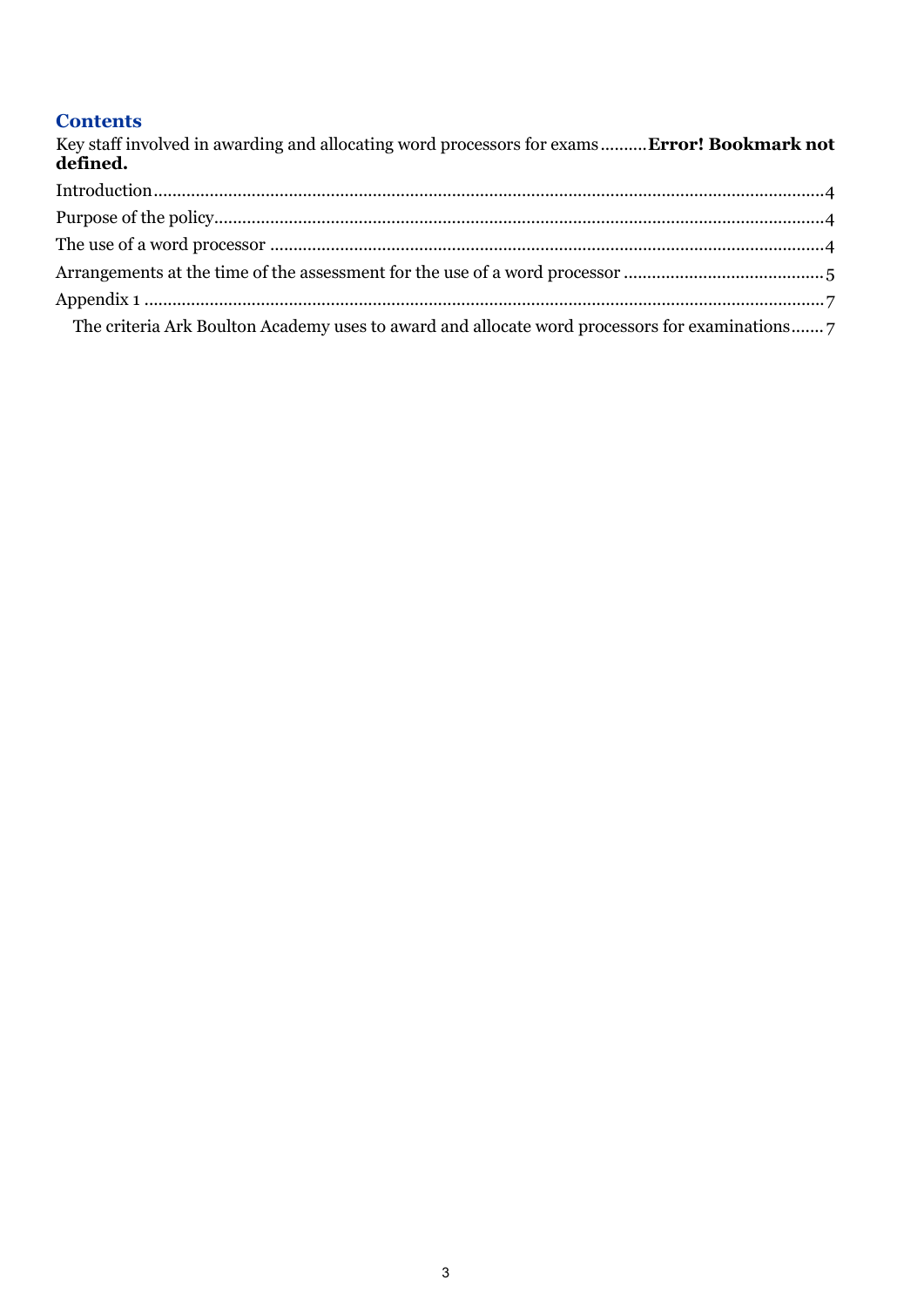This policy is reviewed and updated annually on the publication of updated JCQ regulations and guidance on access arrangements and instructions for conducting exams.

References in this policy to AA and ICE relate to/are directly taken from the Access Arrangements and [Reasonable Adjustments 2020-2021](http://www.jcq.org.uk/exams-office/access-arrangements-and-special-consideration/regulations-and-guidance) and [Instructions for Conducting Examinations 2020-2021](http://www.jcq.org.uk/exams-office/ice---instructions-for-conducting-examinations) publications.

#### <span id="page-3-0"></span>**Introduction**

The use of a word processor in exams and assessments is an available access arrangement.

#### (AA 4.2.1)

The purpose of an access arrangement is to ensure, where possible, that barriers to assessment are removed for a disabled candidate preventing him/her from being placed at a substantial disadvantage as a consequence of persistent and significant difficulties.

The integrity of the assessment is maintained, whilst at the same time providing access to assessments for a disabled candidate.

#### (AA 4.2.2)

Although access arrangements are intended to allow access to assessments, they cannot be granted where they will compromise the assessment objectives of the specification in question.

#### (AA 4.2.3)

Candidates may not require the same access arrangements in each specification. Subjects and their methods of assessments may vary, leading to different demands of the candidate. SENCos must consider the need for access arrangements on a subject-by-subject basis.

#### (AA 4.2.1)

The SENCo must ensure that the proposed access arrangement does not disadvantage or advantage a candidate.

#### (AA 4.2.7)

The candidate must have had appropriate opportunities to practise using the access arrangement(s) before their first examination.

## <span id="page-3-1"></span>**Purpose of the policy**

This policy details how Ark Boulton Academy complies with AA (chapter 4) Adjustments for candidates with disabilities and learning difficulties, (section 5.8) Word processor and ICE (sections 14.20-25) when awarding and allocating a candidate the use of word processor in examinations.

The term 'word processor' is used to describe for example, the use of a computer, laptop or tablet.

## <span id="page-3-2"></span>**The use of a word processor**

The centre will

- allocate the use of a word processor to a candidate with the spelling and grammar check/predictive text disabled (switched off) where it is their normal way of working within the centre (AA 5.8.1)
- award the use of a word processor to a candidate if it is appropriate to their needs Needs may include
	- $\circ$  a learning difficulty which has a substantial and long term adverse effect on his/her ability to write legibly
	- o a medical condition
	- o a physical disability
	- o a sensory impairment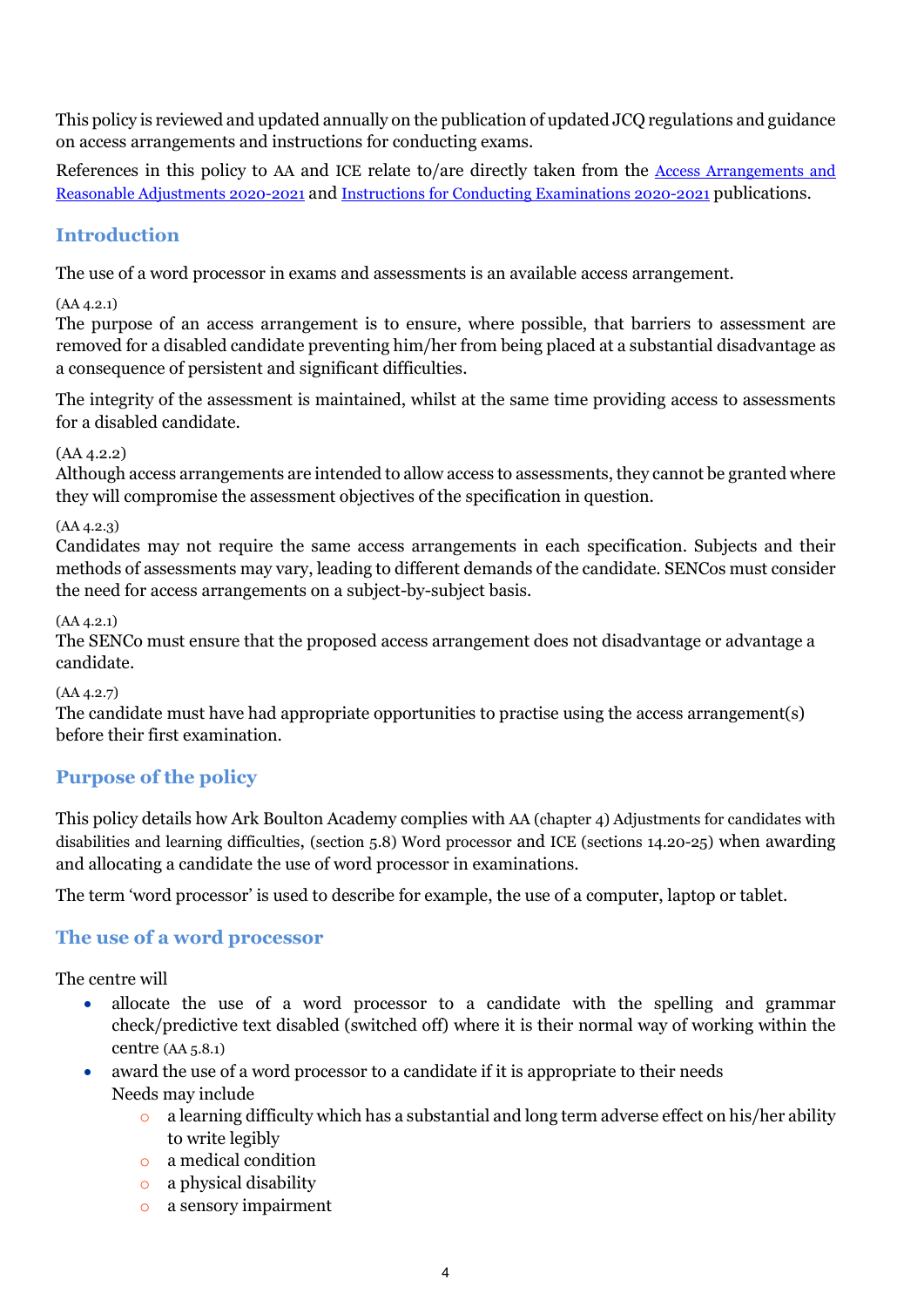- o planning and organisational problems when writing by hand
- poor handwriting  $(AA_5, 8.4)$
- only permit the use of a word processor where the integrity of the assessment can be maintained (AA 4.2.1)
- not grant the use of a word processor where it will compromise the assessment objectives of the specification in question (AA 4.2.2)
- consider on a subject-by-subject basis if the candidate will need to use a word processor in each specification (AA 4.2.3)
- consider the needs of the candidate at the start of the candidate's course leading to a qualification based on evidence gathered that firmly establishes the candidate's needs and 'normal way of working' in the classroom, internal tests/exams, mock exams etc. and confirm arrangements in place before the candidate takes an exam or assessment (AA 4.2.4)
- provide access to word processors to candidates in non-examination assessment components as standard practice unless prohibited by the specification (AA 5.8.2)

The centre will not

• simply grant the use of a word processor to a candidate because they prefer to type rather than write or can work faster on a keyboard, or because they use a laptop at home (AA 5.8.4)

#### **Exceptions**

The only exceptions to the above where the use of a word processor would be considered for a candidate would be

- in the event of a temporary injury or impairment, or a diagnosis of a disability or manifestation of an impairment relating to an existing disability arising after the start of the course (AA 4.2.4)
- where a subject within the curriculum is delivered electronically and the centre provides word processors to all candidates (AA 5.8.4)

## <span id="page-4-0"></span>**Arrangements at the time of the assessment for the use of a word processor**

A candidate using a word processor is accommodated in a different room from the main cohort.

In compliance with the regulations the centre

- provides a word processor with the spelling and grammar check facility/predictive text disabled (switched off) unless an awarding body's specification says otherwise (ICE 14.20)
- (where a candidate is to be seated with the main cohort without the use of a power point) checks the battery capacity of the word processor before the candidate's exam to ensure that the battery is sufficiently charged for the entire duration of the exam (ICE 14.21)
- ensures the candidate is reminded to ensure that their centre number, candidate number and the unit/component code appear on each page as a header or footer e.g.  $12345/8001 - 6391/01$  (ICE 14.22)

If a candidate is using the software application Notepad or Wordpad these do not allow for the insertion of a header or footer. In such circumstances once the candidate has completed the examination and printed off their typed script, they are instructed to handwrite their details as a header or footer. The candidate is supervised throughout this process to ensure that they are solely performing this task and not re-reading their answers or amending their work in any way.

- ensures the candidate understands that each page of the typed script must be numbered, e.g. page 1 of 6 (ICE 14.23)
- ensures the candidate is reminded to save their work at regular intervals. (or where possible, an IT technician will set up 'autosave' on each laptop/tablet)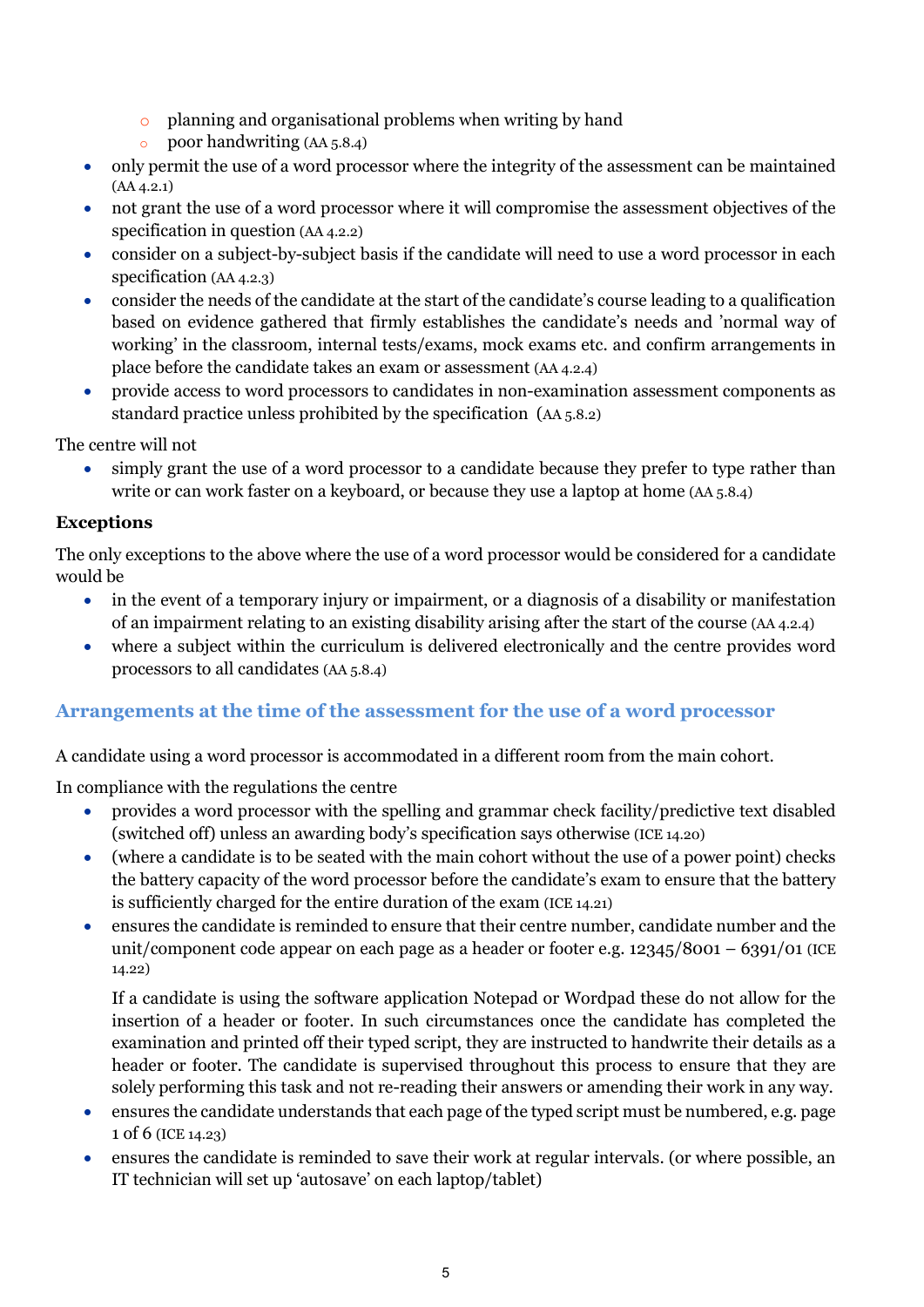• instructs the candidate to use a minimum of 12pt font and double spacing in order to make marking easier for examiners (ICE 14.24)

#### (ICE 14.25)

The centre will ensure the word processor:

- is only used in a way that ensures a candidate's script is produced under secure conditions
- is not used to perform skills which are being assessed
- is not connected to an intranet or any other means of communication
- is in good working order at the time of the exam
- is accommodated in such a way that other candidates are not disturbed and cannot read the screen
- is used as a typewriter, not as a database, although standard formatting software is acceptable and is not connected to an intranet or any other means of communication
- is cleared of any previously stored data
- does not give the candidate access to other applications such as a calculator (where prohibited in the examination), spreadsheets etc.
- does not include graphic packages or computer aided design software unless permission has been given to use these
- does not have any predictive text software or an automatic spelling and grammar check enabled unless the candidate has been permitted a scribe or is using speech recognition technology (a scribe cover sheet must be completed), or the awarding body's specification permits the use of automatic spell checking
- does not include speech recognition technology unless the candidate has permission to use a scribe or relevant software
- is not used on the candidate's behalf by a third party unless the candidate has permission to use a scribe

#### **Portable storage medium**

(ICE 14.25)

The centre will ensure that any portable storage medium (e.g. a memory stick) used

- is provided by the centre
- is cleared of any previously stored data

#### **Printing the script after the exam is over**

(ICE 14.25)

The centre will ensure

- the word processor is either connected to a printer so that a script can be printed off, or have the facility to print from a portable storage medium
- the candidate is present to verify that the work printed is his or their own
- a word processed script is attached to any answer booklet which contains some of the answers
- <span id="page-5-0"></span>• where an awarding body requires a cover sheet to be completed this is included with the candidate's typed script (according to the relevant awarding body's instructions)